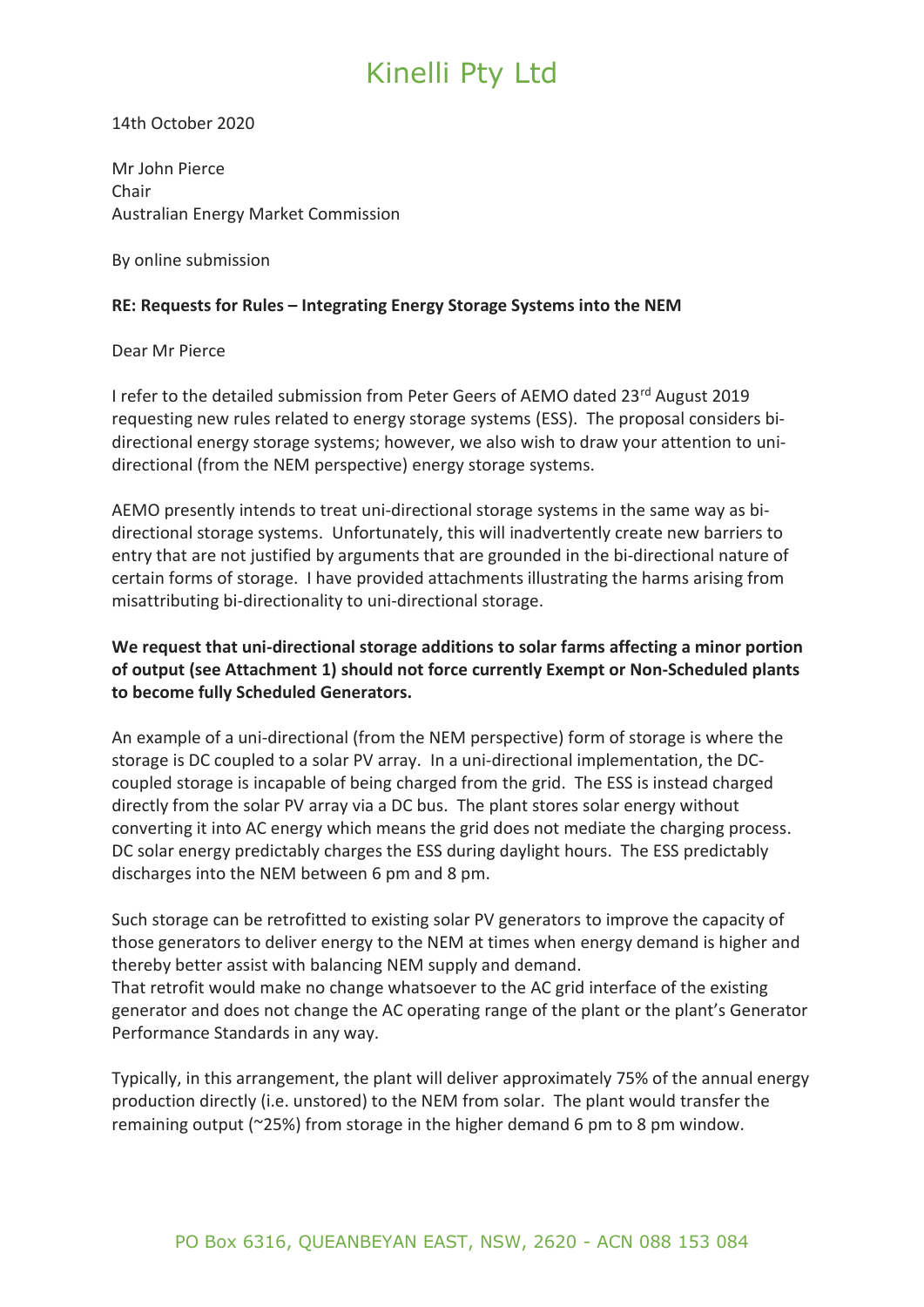We understand that if an installation intended to implement uni-directional storage, then AEMO would require any currently Non-Scheduled or Exempt<sup>1</sup> Generator to become a fully Scheduled Generator. Please refer to the attachments for more detail.

The requirement to become fully Scheduled creates substantial additional capital and operating costs when compared to the current operation of an Exempt plant. These additional costs cannot be justified when the plant would mediate less than 5GWh each year via storage through necessarily restricted operating windows.

Accordingly, the additional burdens arising from being fully Scheduled create an economic barrier preventing existing solar generators from adopting storage. AEMO has offered reasons for that barrier based on storage being bi-directional, but such justifications do not apply to uni-directional forms of storage.

Adding DC-coupled storage to an existing solar farm makes that solar farm a more desirable NEM participant on several counts and should be encouraged. It is problematic that a plant without storage can benefit from lower regulatory costs than a plant that helpfully slows down its release of energy so it can helpfully serve the 6 pm to 8 pm window.

After adding DC-coupled storage, the plant will still necessarily deliver most of the solar farm's generation directly (i.e. not stored). It is disadvantageous that the plant must dispatch the unstored bulk in a fully Scheduled manner.

On the  $7<sup>th</sup>$  of October, the Australian Financial Review reported that AEMO chief executive Audrey Zibelman said that the continued market transition, including challenges associated with **minimum demand in the afternoon and high demand in the evening** when the sun sets, highlight the need for increased power system agility and resilience.

The DC-coupled storage solution directly and harmoniously addresses the challenges expressed by the AEMO CEO. Accordingly, we see that our goals are aligned.

In summary, we request that uni-directional storage additions affecting a minor portion of output should not force currently Exempt or Non-Scheduled plants to become fully Scheduled Generators.

Yours faithfully

Robert Mailler Director Kinelli Pty Ltd rob@kinelli.com.au

<sup>&</sup>lt;sup>1</sup> where Exemption is granted based on less than 20GWh annual production.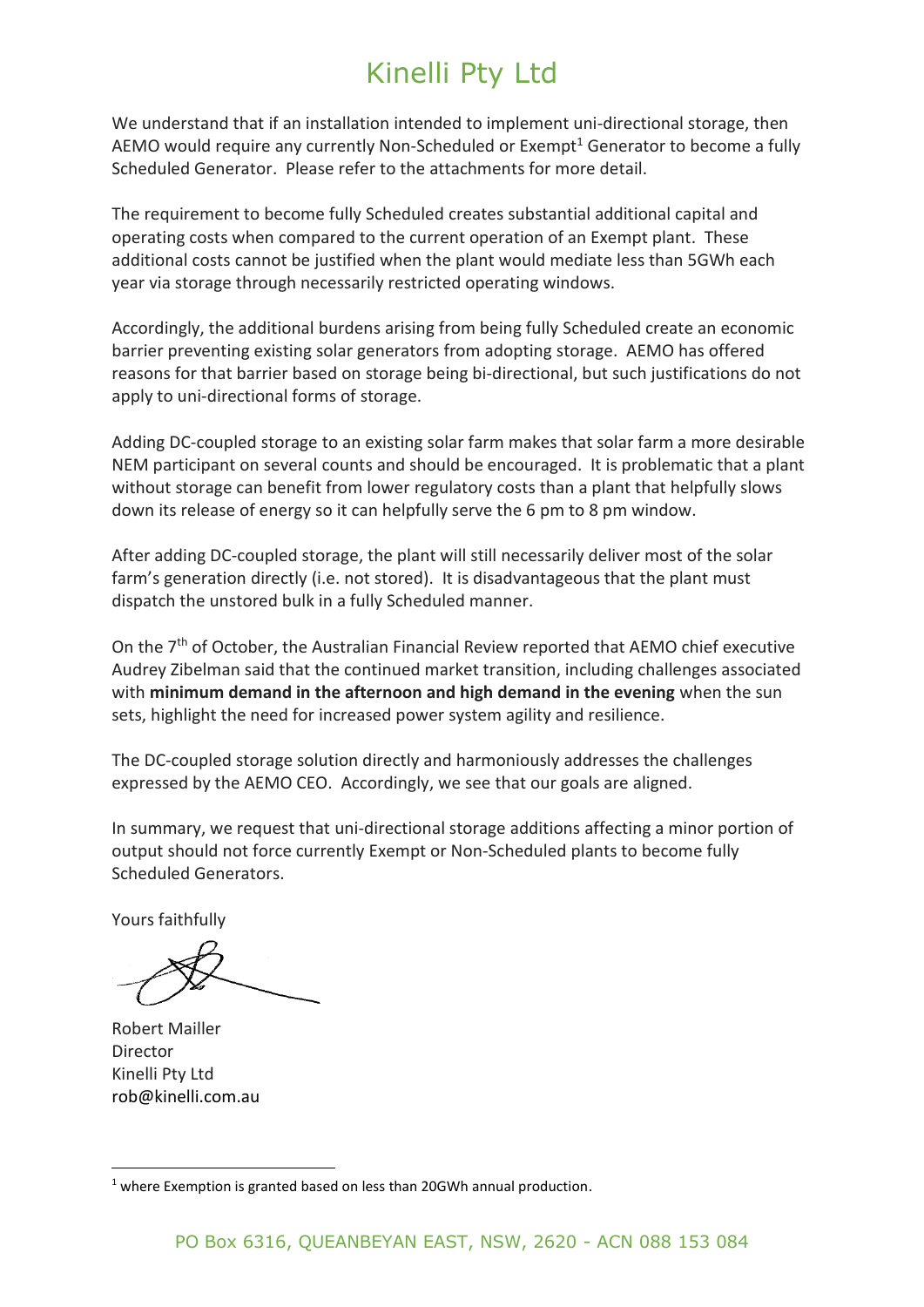### Attachment 1 – Predictability of output profiles

The figure below shows the difference in output profiles of solar without storage, with DCcoupled uni-directional storage and bi-directional storage.



The uni-directional DC-coupled storage helpfully shaves the problematic midday solar generation peak and usefully delivers into the evening demand peak. The result is a more NEM-friendly profile than solar alone. There is only enough storage to serve the evening peak leaving the battery exhausted until its next opportunity to charge during the following daylight hours. This storage cannot charge during the evening eliminating unpredictability.

There is a strong contrast with the bidirectional storage, which typically only operates at peak capacity and could discharge or discharge in any market interval without constraint.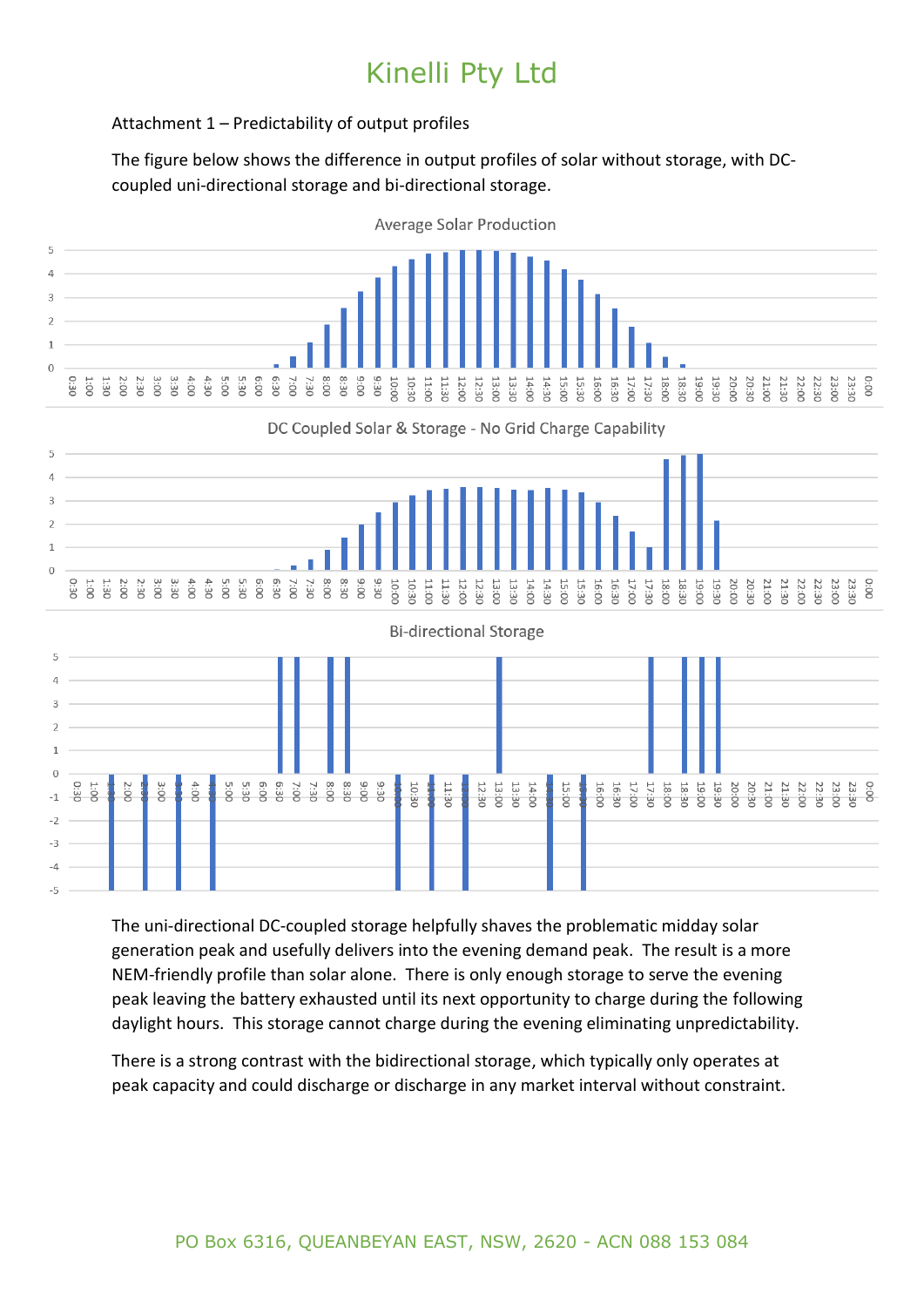#### Attachment 2 – Guide to Generation Exemptions and Classification of Generating Units

#### Section 3.1 of AEMO's guide is excerpted here:

#### No exemption for battery storage facilities 5MW or more  $3.1.$

AEMO treats battery storage facilities differently to other types of generating systems. Battery storage facilities are unique in that:

- they have extremely fast ramp rates;  $(a)$
- $(b)$ they can switch from maximum charge to maximum discharge within one cycle (Hz) (for example, a battery storage facility with a nameplate rating of 5 MW can switch from 5MW discharge to 5 MW charge, resulting in an instantaneous change of generation of 10 MW); and
- their operation cannot be readily forecast.  $(c)$

AEMO therefore requires all persons who own, operate or control battery storage facilities with a nameplate rating of 5 MW or more to be registered as Generators. This applies to persons with standalone battery storage facilities as well as battery storage facilities that are proposed to be installed as part of a larger generating system with non-battery units.

Each of the above justifications can be demonstrated not to apply to storage DC coupled to a solar array as follows:

- a) It is a very straightforward matter to deploy battery storage **without** an extremely fast ramp rate. Contrary to the guide, DC-coupled storage is the **most effective** means for slowing ramp rates in solar farms where transitions arise from passing cloud. Accordingly, DC-coupled storage can help **solve** the issue of concern to AEMO.
- b) A system that cannot charge from the grid quite obviously **cannot** switch from discharging to charging at its nameplate rating over any time interval let alone in one cycle.
- c) It is straightforward to **forecast** the behaviour of storage DC coupled to a PV array without grid charging capability. Please refer to Attachment 1 for further details.

AEMO's documentation has not provided a justification for denying exemption to storage that is DC coupled to a PV array and which cannot charge from the grid.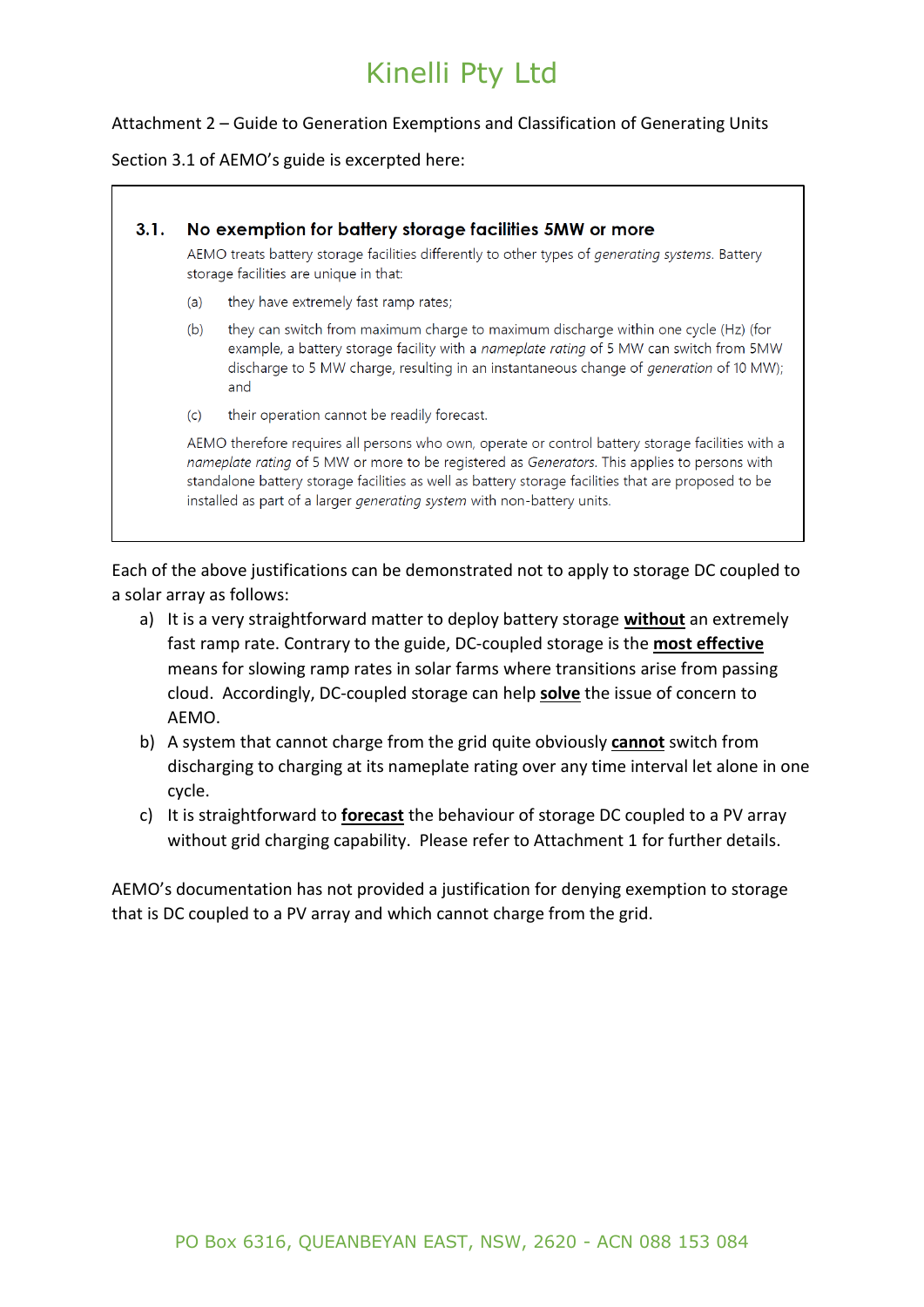### Attachment 3 – System Types

It is unequivocally true that all dispatchable systems require stored energy. As such storage itself is not contentious. The real issue for AEMO is bi-directional storage. Plants can be considered in three categories, as follows:

|                              | Type A           | Type B                                  | Type C                       |
|------------------------------|------------------|-----------------------------------------|------------------------------|
| Description                  | No stored energy | Uni-directional                         | <b>Bi-directional Stored</b> |
|                              |                  | <b>Stored Energy</b>                    | <b>Energy Conversion</b>     |
|                              |                  | <b>Conversion System</b>                | System                       |
| Examples                     | 1. Solar         | 1. Thermal Gas                          | 1. Pumped Hydro              |
|                              | 2. Wind          | <b>Thermal Diesel</b><br>2 <sub>1</sub> | <b>Battery Storage</b><br>2. |
|                              |                  | 3. Thermal Coal                         | able to charge               |
|                              |                  | Hydro<br>4.                             | from the grid                |
|                              |                  | 5. Battery without                      |                              |
|                              |                  | grid charging                           |                              |
|                              |                  | capability                              |                              |
| Applicable Criteria          | Exempt           | Exempt except uni-                      | Scheduled                    |
| • Rating $>=$ 5MW and;       |                  | directional battery                     |                              |
| • Rating < 30MW and;         |                  |                                         |                              |
| $\bullet$ Output < 20GWh/y   |                  |                                         |                              |
| Applicable Criteria          | Non-Scheduled    | Non-Scheduled                           | Scheduled                    |
| • Rating $>=$ 5MW and;       |                  | except uni-                             |                              |
| $\bullet$ Rating < 30MW and; |                  | directional battery                     |                              |
| $\bullet$ Output >= 20GWh/y  |                  |                                         |                              |

Refer to Attachment 4 for confirmation of AEMO's intention regarding classifications indicated in the table above.

The output profile of a solar farm with a DC-coupled battery that lacks grid charging capability is best described as a combination being mostly Type A with a minor portion of Type B. The typical proportion of its annual generation profile will be 75% Type A and 25% Type. As such, it is inconsistent for AEMO to treats it as a Type C system, creating a much more onerous, expensive set of requirements without justification. AEMO would place the bulk of the plant's production at a direct disadvantage to its Type A competitors and the remainder at a disadvantage to its similarly-sized Type B competitors in the market having the effect of directly disincentivises the uptake of storage.

AEMO is putting a much higher burden on a battery without grid charging capability than it is on other comparable systems. Specifically, it favours fossil fuel solutions over future grid solutions. Accordingly, AEMO is presently actively inhibiting the uptake of this form of storage based on arguments that very clearly do not apply to uni-directional storage that is DC coupled to a solar array.